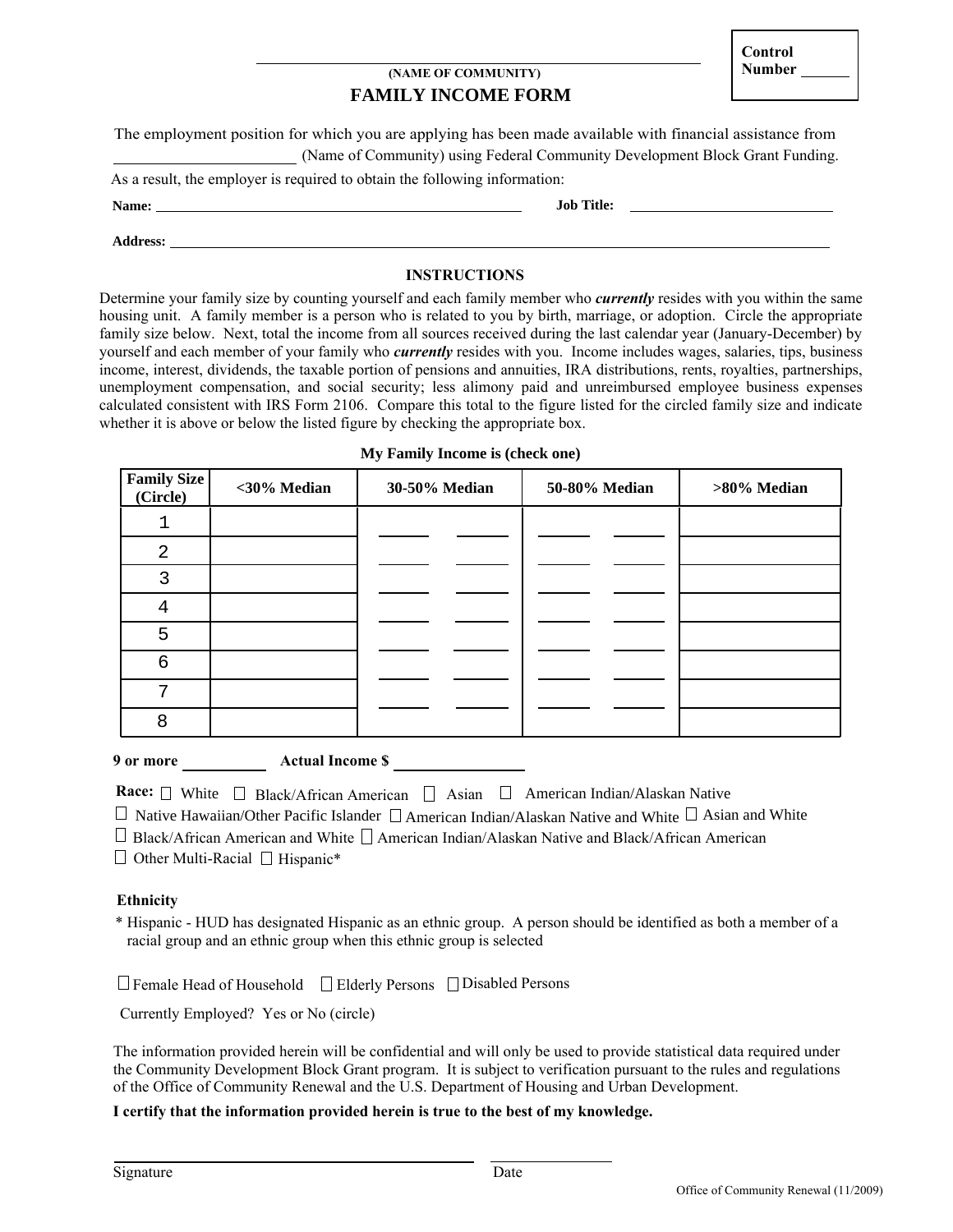# **NOTICE OF IMPENDING HIRING FOR COVERED JOBS**

Fourteen days prior to interviewing for a covered job, this form must be completed and sent to \_\_\_\_\_\_\_\_\_\_\_\_\_\_\_\_(Name of Community). **Business DUNS Number**

| <b>JOB TITLE/</b><br><b>EDA JOB CLASSIFICATION</b> | <b>JOB DESCRIPTION</b> | <b>REQUIRED SKILLS/</b><br><b>EDUCATION/EXPERIENCE</b> | <b>HRS/WK</b> | SALARY/WAGE/<br><b>HEALTH BENEFITS</b> |
|----------------------------------------------------|------------------------|--------------------------------------------------------|---------------|----------------------------------------|
|                                                    |                        |                                                        |               |                                        |
|                                                    |                        |                                                        |               |                                        |
|                                                    |                        |                                                        |               |                                        |
|                                                    |                        |                                                        |               |                                        |
|                                                    |                        |                                                        |               |                                        |
|                                                    |                        |                                                        |               |                                        |
|                                                    |                        |                                                        |               |                                        |
|                                                    |                        |                                                        |               |                                        |
|                                                    |                        |                                                        |               |                                        |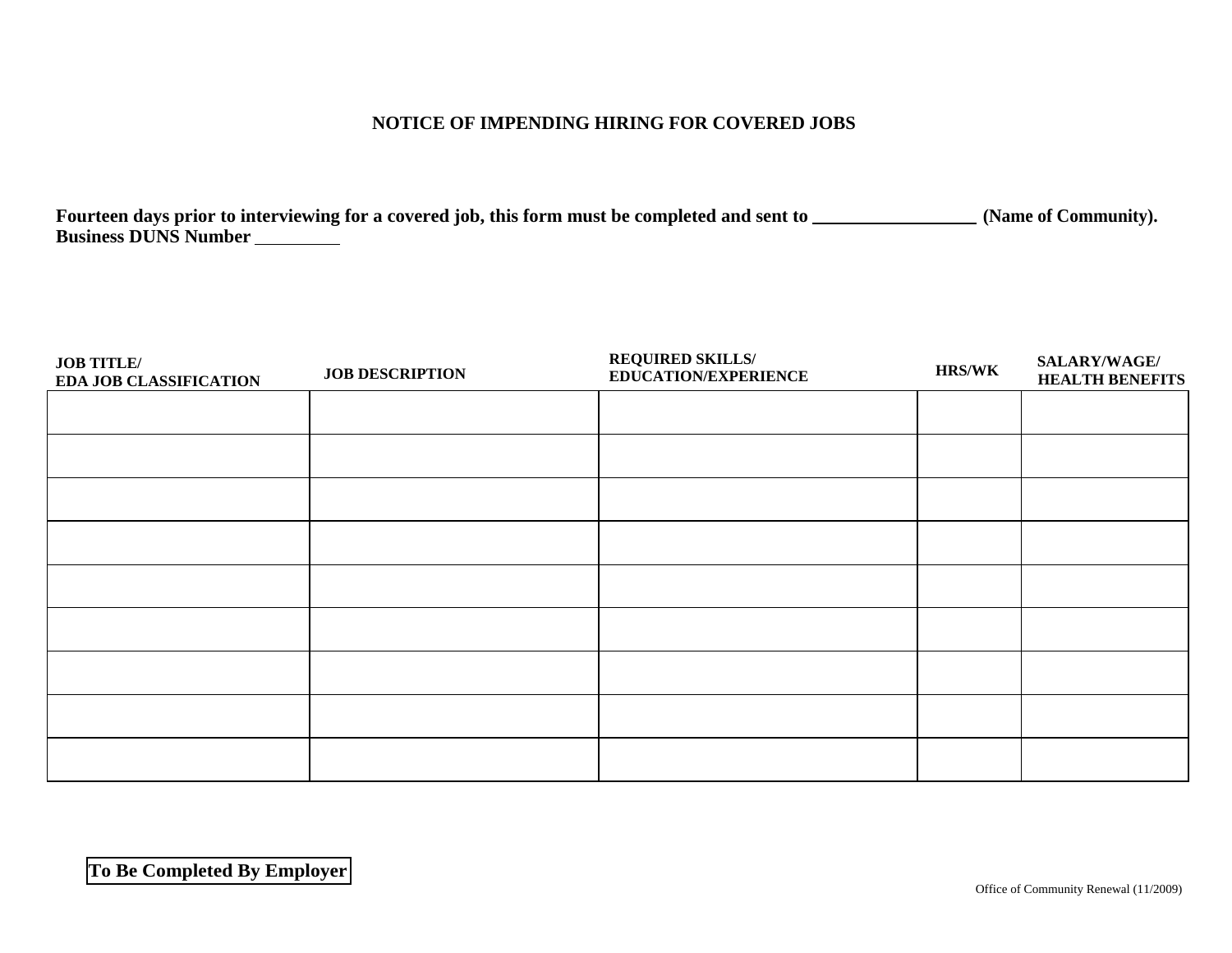## **NOTICE TO BE PUBLISHED IN THE LOCAL NEWSPAPER**

(Name of Company) is accepting employment applications for the following positions:

These positions have been made available by the provisions of a grant to **from the New York State** from the New York State Office of Community Renewal CDBG. Low-to-moderate income persons as defined by HUD will be given first consideration in hiring. Information can be obtained at (company address) or by calling

(company phone #).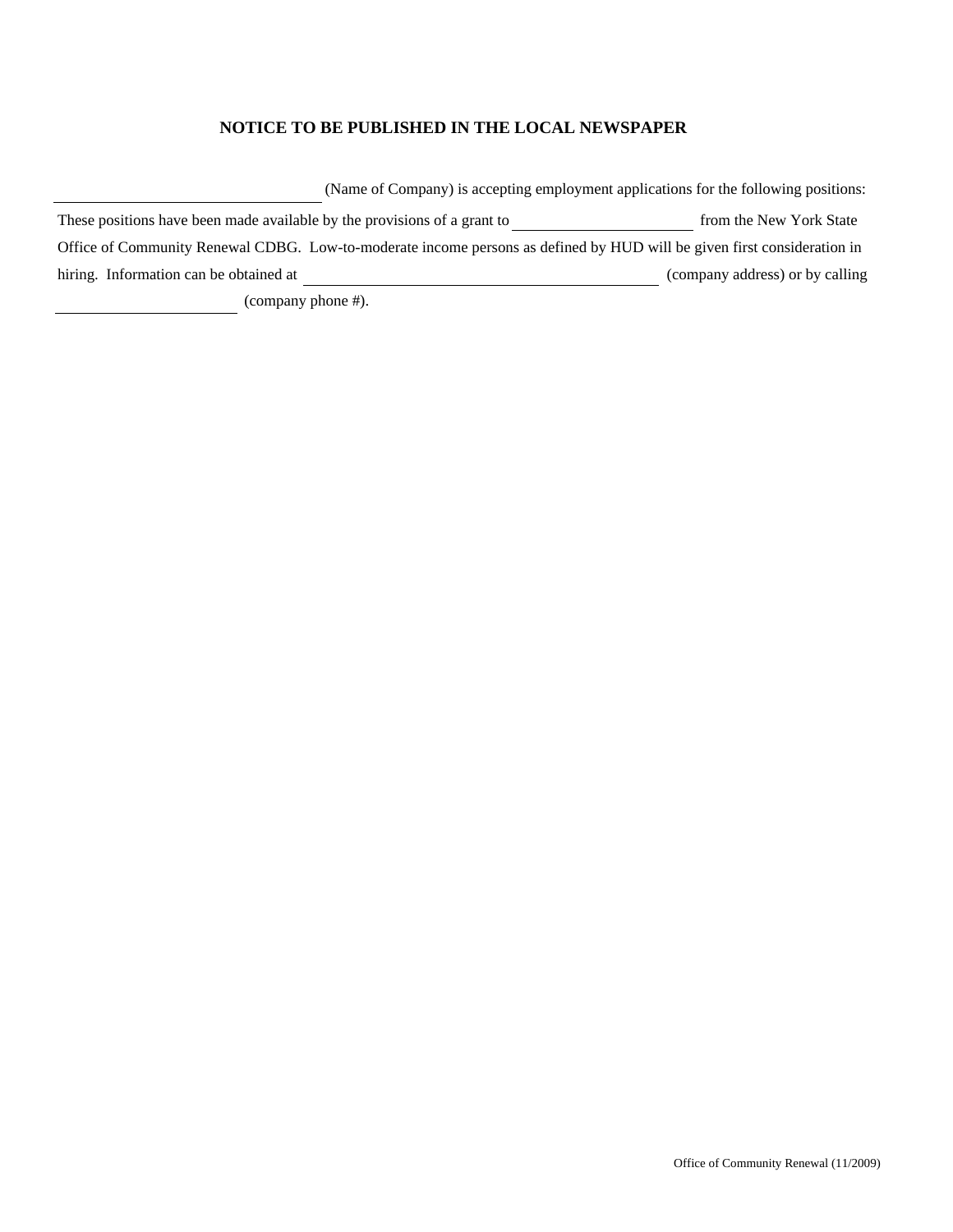# **JOB APPLICANT LIST**

| <b>Ampany</b><br>Name: | Through.<br>. omplete<br>.Iob<br>Annlıcant<br>. Last ' |  |
|------------------------|--------------------------------------------------------|--|
|                        |                                                        |  |

**Date**

| <b>APPLICANT NAME</b> | L/M<br>(0) | UNEMPLOYED<br>(yes/no) |            | STATUS(Ö)             |  | <b>JOB TITLE</b><br>* If not hired, state reason for decision |
|-----------------------|------------|------------------------|------------|-----------------------|--|---------------------------------------------------------------|
|                       |            |                        | <b>HIR</b> | $REJ^*$<br><b>PEN</b> |  |                                                               |
|                       |            |                        |            |                       |  |                                                               |
|                       |            |                        |            |                       |  |                                                               |
|                       |            |                        |            |                       |  |                                                               |
|                       |            |                        |            |                       |  |                                                               |
|                       |            |                        |            |                       |  |                                                               |
|                       |            |                        |            |                       |  |                                                               |
|                       |            |                        |            |                       |  |                                                               |
|                       |            |                        |            |                       |  |                                                               |
|                       |            |                        |            |                       |  |                                                               |